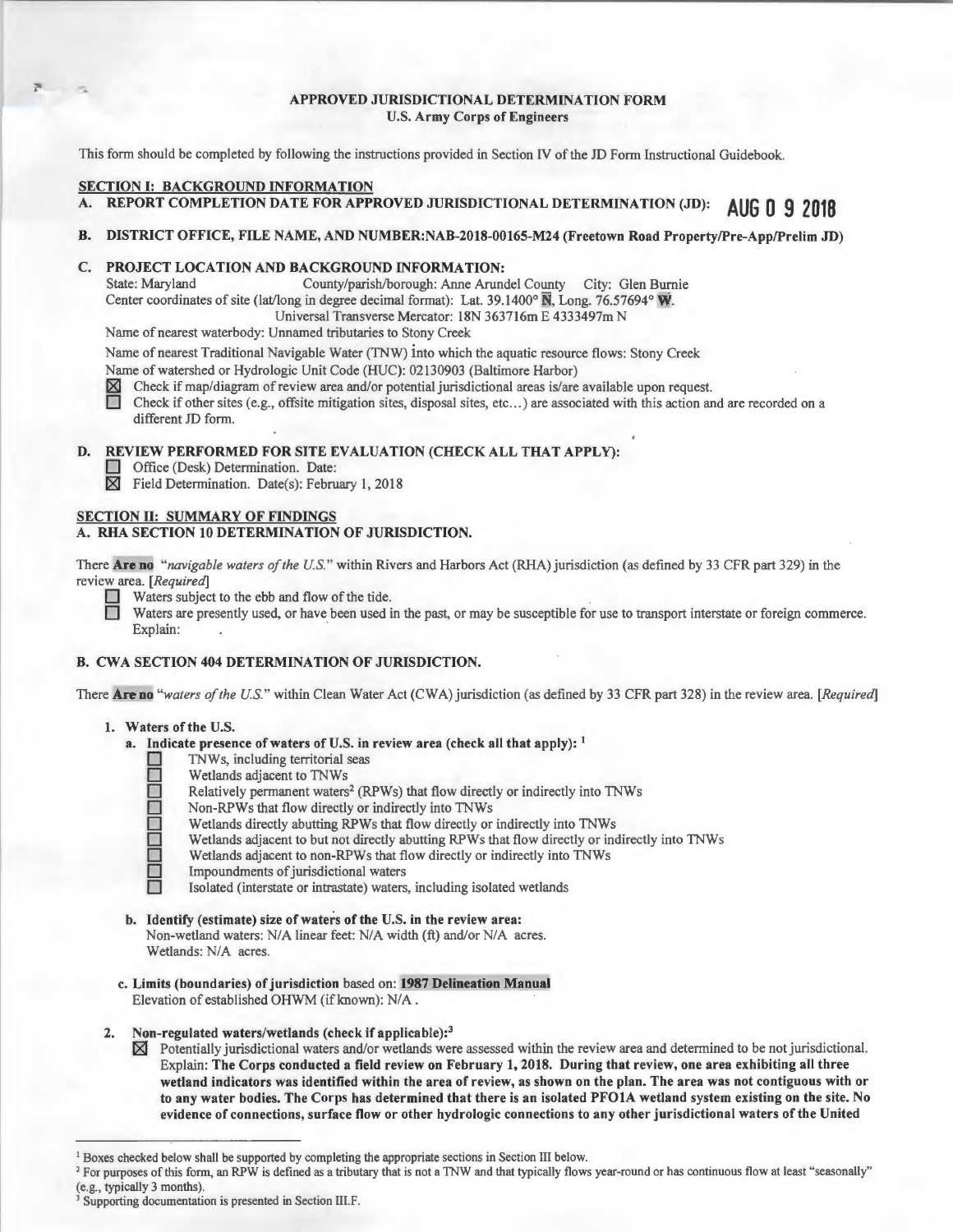States were observed during the Corps field review. Jn the State of Maryland, isolated waters are not Federally regulated because of the Wilson case. That is 33 CFR 328.(a)(3) has been removed from Corps regulations in the Fourth Circuit. Therefore, the isolated wetlands at this site are not Federally regulated.

 $\ddot{\phantom{a}}$ 

 $\bar{\mathcal{L}}$ 

 $\bar{4}$ 

, ..

 $\ddot{\phantom{0}}$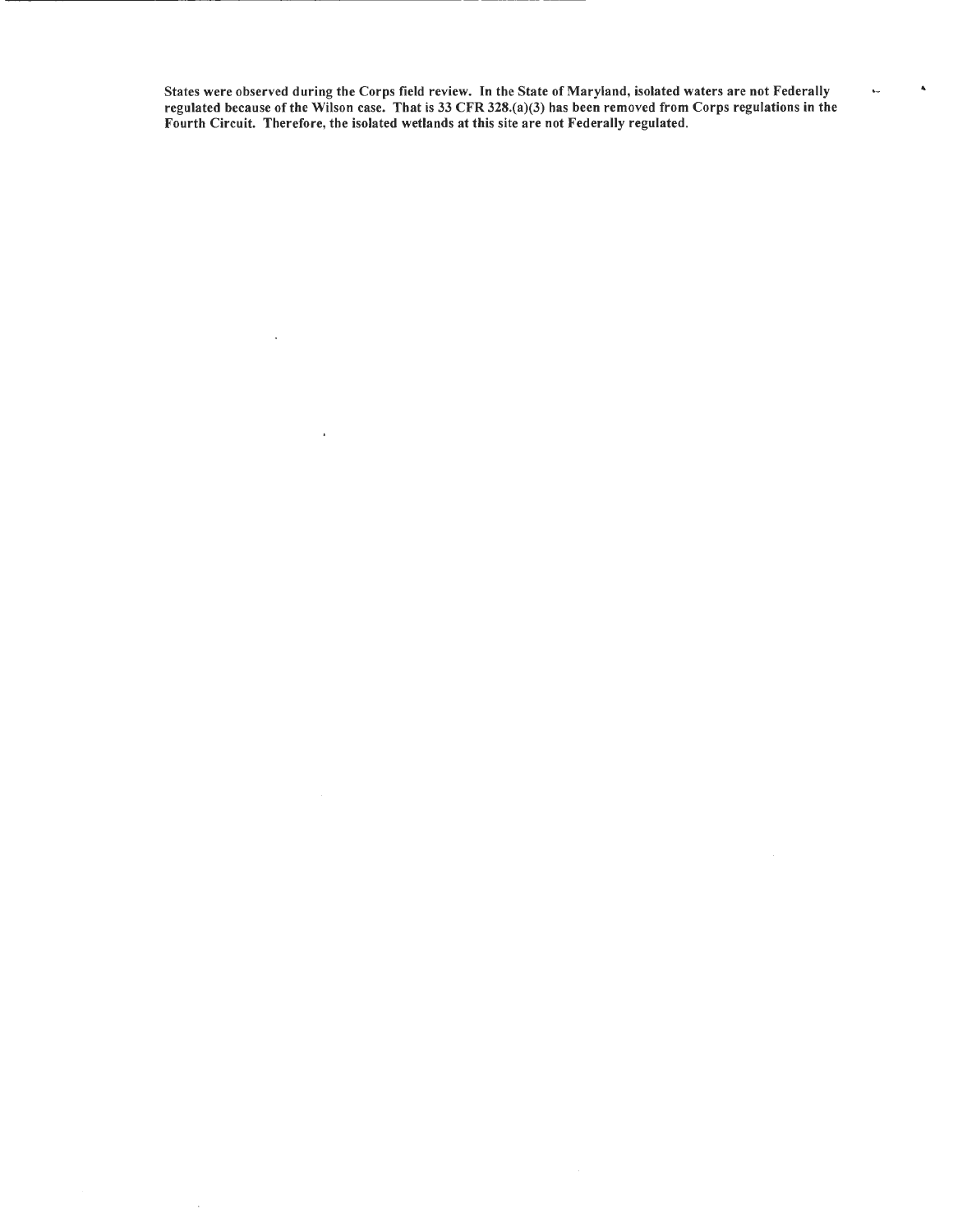# SECTION III: CWA ANALYSIS

# TNWs AND WETLANDS ADJACENT TO TNWs

The agencies will assert jurisdiction over TNWs and wetlands adjacent to TNWs. If the aquatic resource is a TNW, complete Section III.A.1 and Section III.D.1. only; if the aquatic resource is a wetland adjacent to a TNW, complete Sections III.A.1 and 2 and Section 111.D.1.; otherwise, see Section III.B below.

1. TNW Identify TNW: NIA.

Summarize rationale supporting determination: NIA.

#### 2. Wetland adjacent to TNW

Summarize rationale supporting conclusion that wetland is "adjacent": N/A

# B. CHARACTERISTICS OF TRIBUTARY (THAT IS NOT A TNW) AND ITS ADJACENT WETLANDS (IF ANY):

This section summarizes information regarding characteristics of the tributary and its adjacent wetlands, if any, and it helps determine whether or not the standards for jurisdiction established under *Rapanos* have been met.

The agencies will assert jurisdiction over non-navigable tributaries of TNWs where the tributaries are " relatively permanent waters" (RPWs), i.e. tributaries that typically flow year-round or have continuous flow at least seasonally (e.g., typically 3 months). A wetland that directly abuts an RPW is also jurisdictional. If the aquatic resource is not a TNW, but has year-round (perennial) flow, skip to Section 111.D.2. If the aquatic resource is a wetland directly abutting a tributary with perennial flow, skip to Section III.D.4.

A wetland that is adjacent to but that does not directly abut an RPW requires a significant nexus evaluation. Corps districts and EPA regions will include in the record any available information that documents the existence ofa significant nexus between a relatively permanent tributary that is not perennial (and its adjacent wetlands if any) and a traditional navigable water, even though a significant nexus finding is not required as a matter of law.

If the waterbody4 is not an RPW, or a wetland directly abutting an RPW, a JD will require additional data to determine if the waterbody has a significant nexus with a TNW. If the tributary has adjacent wetlands, the significant nexus evaluation must consider the tributary in combination with all of its adjacent wetlands. This significant nexus evaluation that combines, for analytical purposes, the tributary and all of its adjacent wetlands is used whether the review area identified in the JD request is the tributary, or its adjacent wetlands, or both. If the JD covers a tributary with adjacent wetlands, complete Section 111.B.l for the tributary, Section 111.B.2 for any onsite wetlands, and Section IU.B.3 for all wetlands adjacent to that tributary, both onsite and offsite. The determination whether a significant nexus exists is determined in Section IIl.C below.

1. Characteristics of non-TNWs that flow directly or indirectly into TNW

- (i) General Area Conditions:
	- Watershed size: Pick List Drainage area: Pick List Average annual rainfall: inches<br>Average annual snowfall: inches Average annual snowfall:
- (ii) Physical Characteristics:
	- (a) Relationship with TNW: Tributary flows directly into TNW.  $\Box$  Tributary flows through Pick List tributaries before entering TNW.

Project waters are Pick List river miles from TNW. Project waters are Pick List river miles from RPW. Project waters are Pick List aerial (straight) miles from TNW. Project waters are Pick List aerial (straight) miles from RPW. Project waters cross or serve as state boundaries. Explain:

Identify flow route to TNW5: Tributary stream order, if known:

<sup>&</sup>lt;sup>4</sup> Note that the Instructional Guidebook contains additional information regarding swales, ditches, washes, and erosional features generally and in the arid West.

*<sup>5</sup>* Flow route can be described by identifying, e.g., tributary a, which flows through the review area, to flow into tributary b, which then flows into TNW.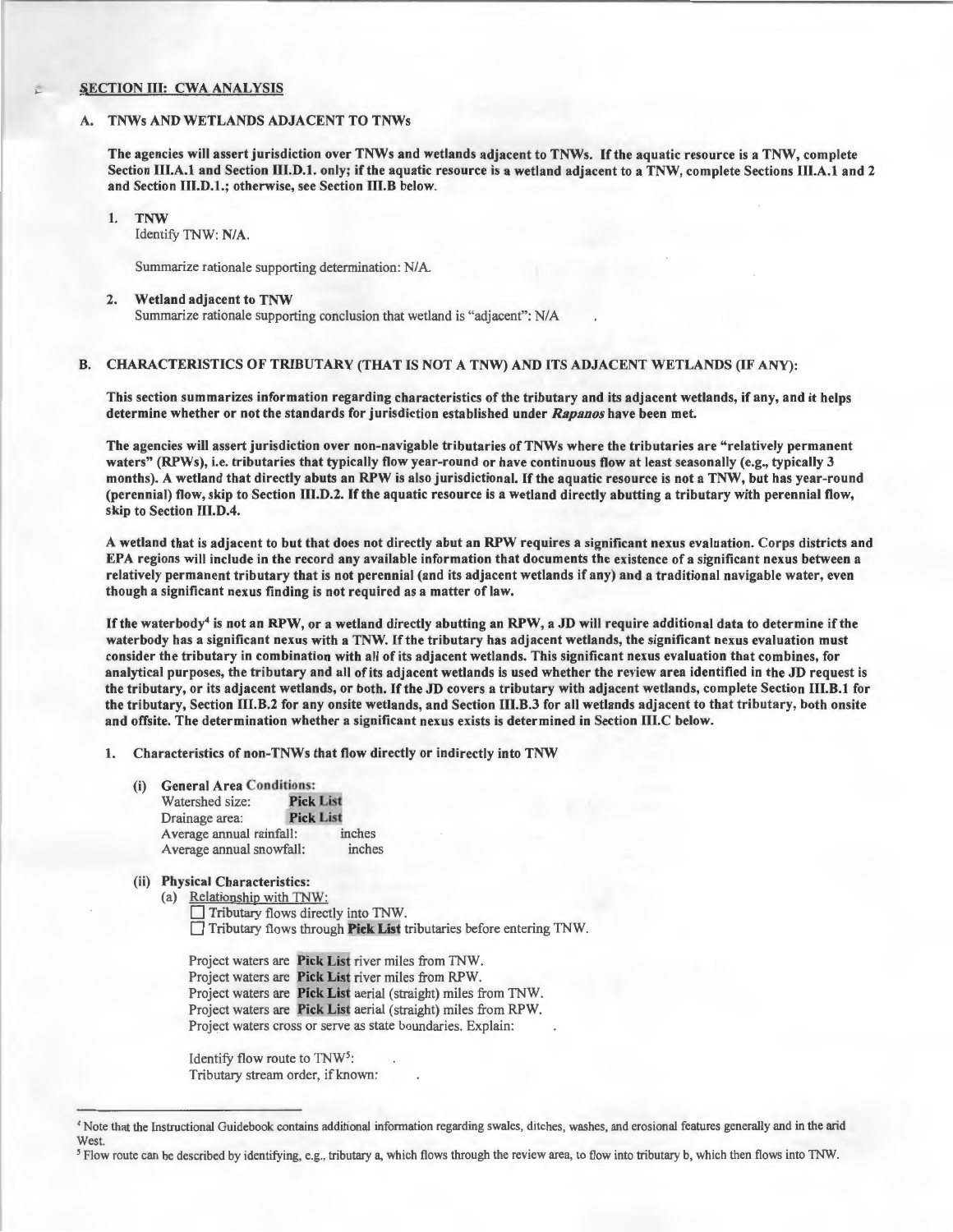| (b) General Tributary Characteristics (check all that apply):<br>Tributary is:<br>Natural<br>Artificial (man-made). Explain:<br>Manipulated (man-altered). Explain:                                                                                                                                                                                                                                                                                                                                                                                                                               |
|---------------------------------------------------------------------------------------------------------------------------------------------------------------------------------------------------------------------------------------------------------------------------------------------------------------------------------------------------------------------------------------------------------------------------------------------------------------------------------------------------------------------------------------------------------------------------------------------------|
| Tributary properties with respect to top of bank (estimate):<br>Average width:<br>feet<br>Average depth:<br>feet<br>Average side slopes: Pick List.                                                                                                                                                                                                                                                                                                                                                                                                                                               |
| Primary tributary substrate composition (check all that apply):<br>Concrete<br>$\Box$ Silts<br>Sands<br>Muck<br>Cobbles<br>Gravel<br>Bedrock<br>Vegetation. Type/% cover:<br>Other. Explain:                                                                                                                                                                                                                                                                                                                                                                                                      |
| Tributary condition/stability [e.g., highly eroding, sloughing banks]. Explain:<br>Presence of run/riffle/pool complexes. Explain:<br>Tributary geometry: Fallen<br>Tributary gradient (approximate average slope):<br>$\frac{0}{0}$                                                                                                                                                                                                                                                                                                                                                              |
| $(c)$ Flow:<br>Tributary provides for: Pick List<br>Estimate average number of flow events in review area/year: Pick List<br>Describe flow regime:<br>Other information on duration and volume:                                                                                                                                                                                                                                                                                                                                                                                                   |
| Surface flow is: Pick List. Characteristics:<br>Subsurface flow: Pick List. Explain findings:<br>$\Box$ Dye (or other) test performed:                                                                                                                                                                                                                                                                                                                                                                                                                                                            |
| Tributary has (check all that apply):<br>Bed and banks<br>$\Box$ OHWM <sup>6</sup> (check all indicators that apply):<br>clear, natural line impressed on the bank<br>the presence of litter and debris<br>destruction of terrestrial vegetation<br>changes in the character of soil<br>the presence of wrack line<br>$\Box$ shelving<br>sediment sorting<br>vegetation matted down, bent, or absent<br>leaf litter disturbed or washed away<br>scour<br>sediment deposition<br>multiple observed or predicted flow events<br>abrupt change in plant community<br>water staining<br>other (list): |
| Discontinuous OHWM.7 Explain:                                                                                                                                                                                                                                                                                                                                                                                                                                                                                                                                                                     |
| If factors other than the OHWM were used to determine lateral extent of CWA jurisdiction (check all that apply):<br>High Tide Line indicated by:<br>Mean High Water Mark indicated by:<br>oil or scum line along shore objects<br>survey to available datum;<br>fine shell or debris deposits (foreshore)<br>physical markings;<br>vegetation lines/changes in vegetation types.<br>physical markings/characteristics<br>tidal gauges<br>other (list):                                                                                                                                            |
| (iii) Chemical Characteristics:<br>Characterize tributary (e.g., water color is clear, discolored, oily film; water quality; general watershed characteristics, etc.).                                                                                                                                                                                                                                                                                                                                                                                                                            |

Explain:

Identify specific pollutants, if known:

<sup>&</sup>lt;sup>6</sup>A natural or man-made discontinuity in the OHWM does not necessarily sever jurisdiction (e.g., where the stream temporarily flows underground, or where the OHWM has been removed by development or agricultural practices). Where there is a break in the OHWM that is unrelated to the waterbody's flow regime (e.g., flow over a rock outcrop or through a culvert), the agencies will look for indicators of flow above and below the break. 7lbid.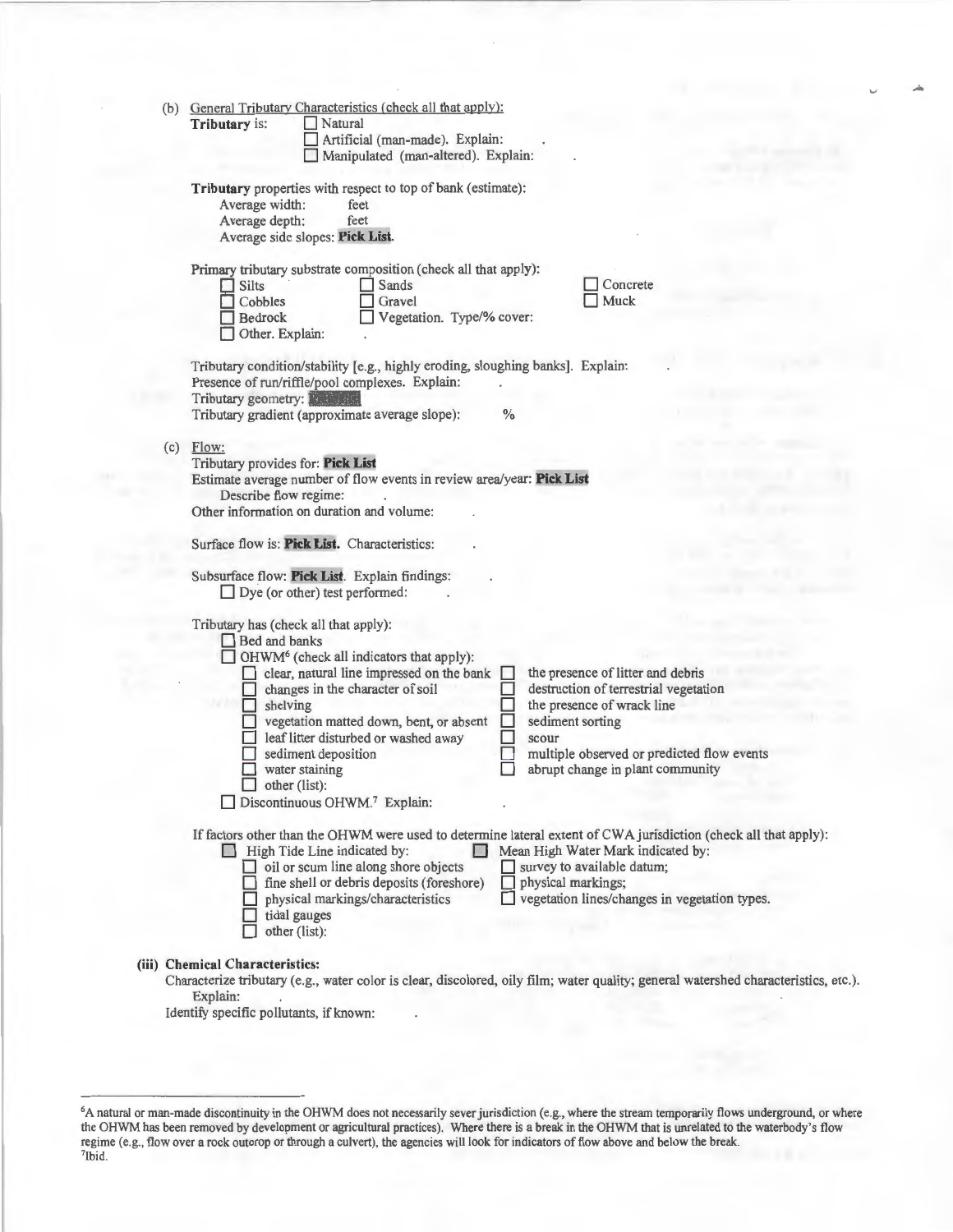### **(iv) Biological Characteristics. Channel supports (check all that apply):**

Riparian corridor. Characteristics (type, average width):

- Wetland fringe. Characteristics:
- **Habitat** for:
	- **D** Federally Listed species. Explain findings:
	- **D** Fish/spawn areas. Explain findings:
	- **D** Other environmentally-sensitive species. Explain findings:
	- **D** Aquatic/wildlife diversity. Explain findings:
- **2. Characteristics of wetlands adj acent to non-TNW that fl ow directly or indirectly into TNW**

#### **(i) Physical Characteristics:**

- (a) General Wetland Characteristics:
	- Properties:
		- Wetland size: acres
		- Wetland type. Explain:
		- Wetland quality. Explain:

Project wetlands cross or serve as state boundaries. Explain:

(b) General Flow Relationship with Non-TNW: Flow is: **Phalacette**, **Explain:** 

Surface flow is: Pick List Characteristics:

Subsurface flow: **Pick List.** Explain findings:  $\Box$  Dye (or other) test performed:

# (c) Wetland Adjacency Determination with Non-TNW:

- $\Box$  Directly abutting
- **D** Not directly abutting
	- Discrete wetland hydrologic connection. Explain:
	- **D** Ecological connection. Explain:
	- **D** Separated by berm/barrier. Explain:

#### (d) Proximity (Relationship) to TNW

Project wetlands are **Pick List** river miles from TNW. Project waters are **Pick List** aerial (straight) miles from TNW. Flow is from: **Fick List.** Estimate approximate location of wetland as within the Pick List floodplain.

# **(ii) Chemical Characteristics:**

Characterize wetland system (e.g., water color is clear, brown, oil film on surface; water quality; general watershed characteristics; etc.). Explain: Identify specific pollutants, if known:

#### (iii) Biological Characteristics. Wetland supports (check all that apply):

- D Riparian buffer. Characteristics (type, average width):
- $\Box$  Vegetation type/percent cover. Explain:<br> $\Box$  Habitat for:
- **Habitat** for:

D Federally Listed species. Explain findings:

- **D** Fish/spawn areas. Explain findings:
- $\Box$  Other environmentally-sensitive species. Explain findings:
- □ Aquatic/wildlife diversity. Explain findings:

# **3. Characteristics of all wetlands adj acent to the tributary (if any)**

All wetland(s) being considered in the cumulative analysis: **Pick List**  Approximately ( ) acres in total are being considered in the cumulative analysis.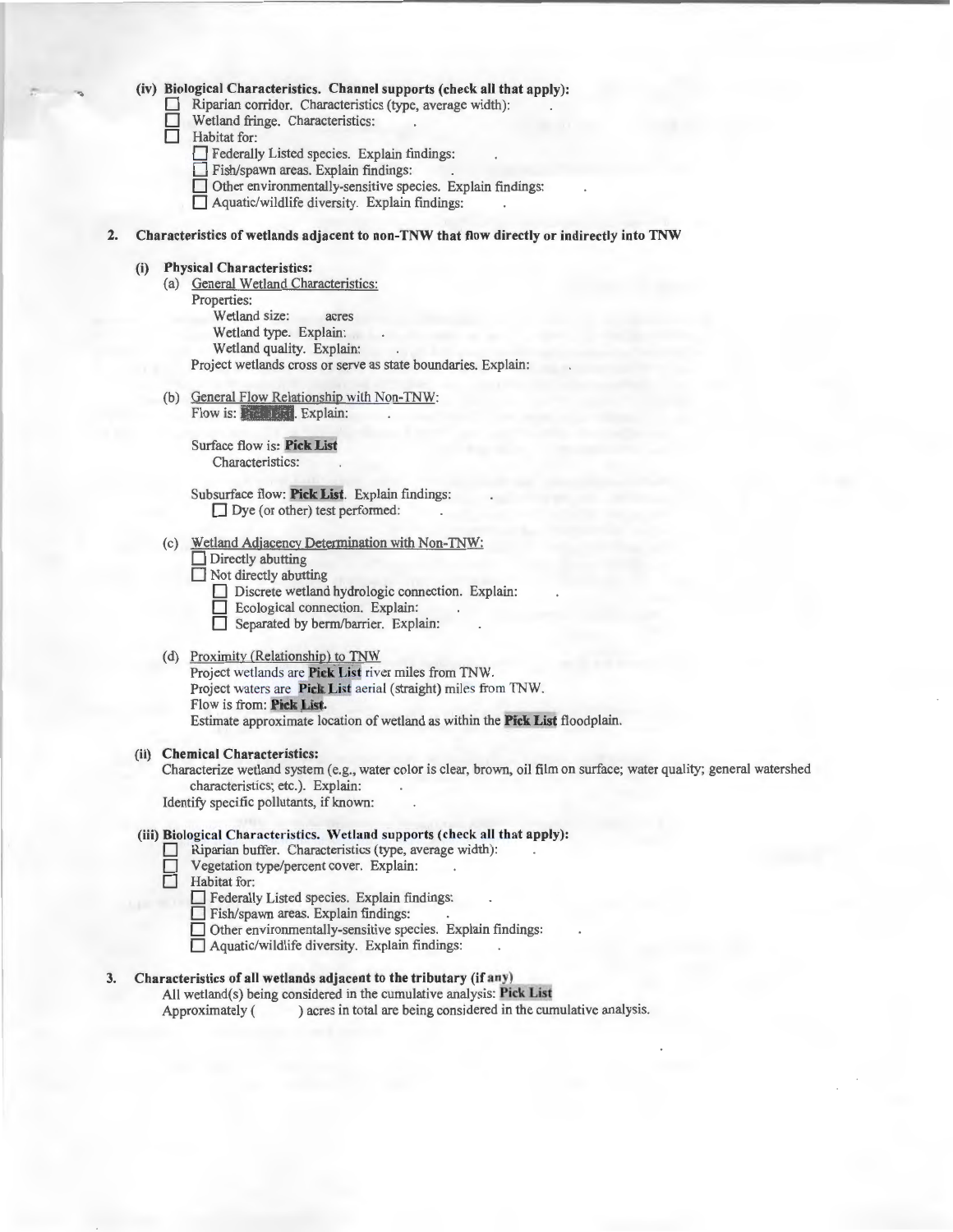For each wetland, specify the following:

Directly abuts? (Y/N) Size (in acres) Directly abuts? (Y/N) Size (in acres)

Summarize overall biological, chemical and physical functions being performed:

# C. SIGNIFICANT NEXUS DETERMINATION

A significant nexus analysis will assess the flow characteristics and functions of the tributary itself and the functions performed by any wetlands adjacent to the tributary to determine if they significantly affect the chemical, physical, and biological integrity of a TNW. For each of the following situations, a significant nexus exists if the tributary, in combination with all of its adjacent wetlands, has more than a speculative or insubstantial effect on the chemical, physical and/or biological integrity of a TNW. Considerations when evaluating significant nexus include, but are not limited to the volume, duration, and frequency of the flow of water in the tributary and its proximity to a TNW, and the functions performed by the tributary and all its adjacent wetlands. It is not appropriate to determine significant nexus based solely on any specific threshold of distance (e.g. between a tributary and its adjacent wetland or between a tributary and the TNW). Similarly, the fact an adjacent wetland lies within or outside of a floodplain is not solely determinative of significant nexus.

# Draw connections between the features documented and the effects on the TNW, as identified in the Rapanos Guidance and discussed in the Instructional Guidebook. Factors to consider include, for example:

- Does the tributary, in combination with its adjacent wetlands (if any), have the capacity to carry pollutants or flood waters to TNWs, or to reduce the amount of pollutants or flood waters reaching a TNW?
- Does the tributary, in combination with its adjacent wetlands (if any), provide habitat and lifecycle support functions for fish and other species, such as feeding, nesting, spawning, or rearing young for species that are present in the TNW?
- Does the tributary, in combination with its adjacent wetlands (if any), have the capacity to transfer nutrients and organic carbon that support downstream foodwebs?
- Does the tributary, in combination with its adjacent wetlands (if any), have other relationships to the physical, chemical, or biological integrity of the TNW?

# Note: the above list of considerations is not inclusive and other functions observed or known to occur should be documented below:

- 1. Significant nexus findings for non-RPW that has no adjacent wetlands and flows directly or indirectly into TNWs. Explain findings of presence or absence of significant nexus below, based on the tributary itself, then go to Section III.D:
- 2. Significant nexus findings for non-RPW and its adjacent wetlands, where the non-RPW flows directly or indirectly into TNWs. Explain findings of presence or absence of significant nexus below, based on the tributary in combination with all of its adjacent wetlands, then go to Section Ill.D:
- 3. Significant nexus findings for wetlands adjacent to an RPW but that do not directly abut the RPW. Explain findings of presence or absence of significant nexus below, based on the tributary in combination with all of its adjacent wetlands, then go to Section III.D:

# D. DETERMINATIONS OF JURISDICTIONAL FINDINGS. THE SUBJECT WATERS/WETLANDS ARE (CHECK ALL THAT APPLY):

1. TNWs and Adjacent Wetlands. Check all that apply and provide size estimates in review area:  $\Box$  TNWs: linear feet width (ft), Or, acres. **D** Wetlands adjacent to TNWs: acres.

# 2. RPWs that flow directly or indirectly into TNWs.

- Tributaries of TNWs where tributaries typically flow year-round are jurisdictional. Provide data and rationale indicating that tributary is perennial:
- D Tributaries ofTNW where tributaries have continuous flow "seasonally" (e.g., typically three months each year) are jurisdictional. Data supporting this conclusion is provided at Section III.B. Provide rationale indicating that tributary flows seasonally: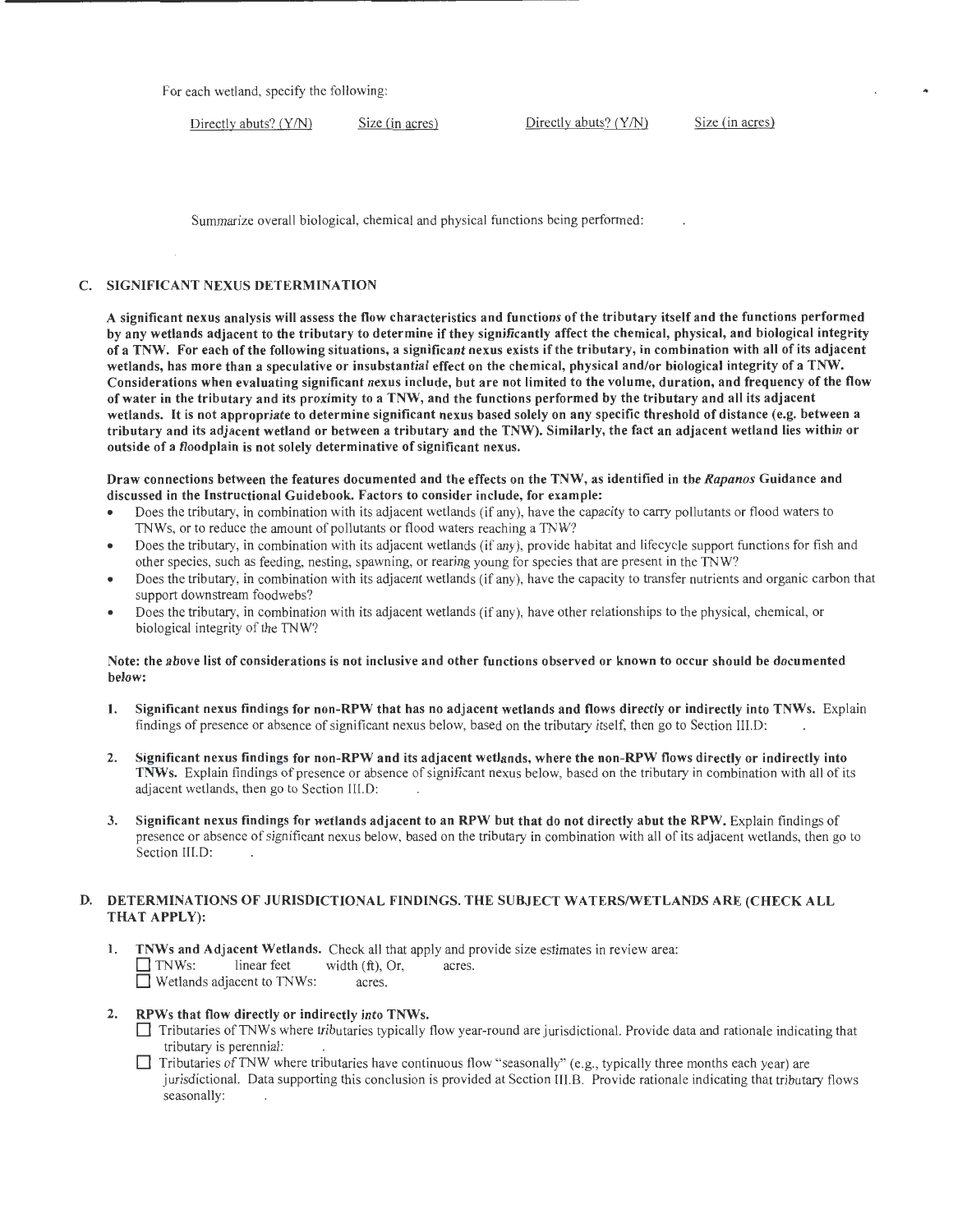Provide estimates for jurisdictional waters in the review area (check all that apply):

 $\Box$  Tributary waters: linear feet width (ft).<br> $\Box$  Other non-wetland waters: acres.

- Other non-wetland waters: acres.
- Identify type(s) of waters:

# Non-RPWs<sup>8</sup> that flow directly or indirectly into TNWs.

D Waterbody that is not a TNW or an RPW, but flows directly or indirectly into a TNW, and it has a significant nexus with a TNW is jurisdictional. Data supporting this conclusion is provided at Section III.C.

Provide estimates for jurisdictional waters within the review area (check all that apply):

Tributary waters: linear feet width (ft).

- Other non-wetland waters: acres.
	- Identify type(s) of waters:

# 4. Wetlands directly abutting an RPW that flow directly or indirectly into TNWs.

- Wetlands directly abut RPW and thus are jurisdictional as adjacent wetlands.
- D Wetlands directly abutting an RPW where tributaries typically flow year-round. Provide data and rationale indicating that tributary is perennial in Section III.D.2, above. Provide rationale indicating that wetland is directly abutting an RPW:
- 0 Wetlands directly abutting an RPW where tributaries typ ically flow "seasonally." Provide data indicating that tributary is seasonal in Section III.B and rationale in Section III.D.2, above. Provide rationale indicating that wetland is directly abutting an RPW:

Provide acreage estimates for jurisdictional wetlands in the review area: acres

5. Wetlands adjacent to but not directly abutting an RPW that flow directly or indirectly into TNWs. 0 Wetlands that do not directly abut an RPW, but when considered in combination with the tributary to which they are adjacent and with similarly situated adjacent wetlands, have a significant nexus with a TNW are jurisidictional. Data supporting this conclusion is provided at Section III.C.

Provide acreage estimates for jurisdictional wetlands in the review area: acres.

# 6. Wetlands adjacent to non-RPWs that flow directly or indirectly into TNWs.

0 Wetlands adjacent to such waters, and have when considered in combination with the tributary to which they are adjacent and with similarly situated adjacent wetlands, have a significant nexus with a TNW are jurisdictional. Data supporting this conclusion is provided at Section III.C.

Provide estimates for jurisdictional wetlands in the review area: acres.

### 7. Impoundments of jurisdictional waters. 9

As a general rule, the impoundment of a jurisdictional tributary remains jurisdictional.

- Demonstrate that impoundment was created from "waters of the U.S.," or
- **Demonstrate that water meets the criteria for one of the categories presented above (1-6), or Demonstrate that water is isolated with a nexus to commerce (see E below).** 
	- Demonstrate that water is isolated with a nexus to commerce (see E below).

# E. ISOLATED [INTERSTATE OR INTRA-STATE] WATERS, INCLUDING ISOLATED WETLANDS, THE USE, DEGRADATION OR DESTRUCTION OF WHICH COULD AFFECT INTERSTATE COMMERCE, INCLUDING ANY SUCH WATERS (CHECK ALL THAT APPLY): 10

- SUCH WATERS (CHECK ALL THAT AFFLI):<br>
which are or could be used by interstate or foreign travelers for recreational or other purposes.
- D from which fish or shellfish are or could be taken and sold in interstate or fore ign commerce.
- $\Box$  which are or could be used for industrial purposes by industries in interstate commerce.
- Interstate isolated waters. Explain:
- Other factors. Explain:

# Identify water body and summarize rationale supporting determination:

<sup>8</sup>See Footnote #3.

<sup>&</sup>lt;sup>9</sup> To complete the analysis refer to the key in Section III.D.6 of the Instructional Guidebook.<br><sup>10</sup> Prior to asserting or declining CWA jurisdiction based solely on this category, Corps Districts will elevate the action review consistent with the process described in the Corps/EPA Memorandum Regarding CWA Act Jurisdiction Following Rapanos.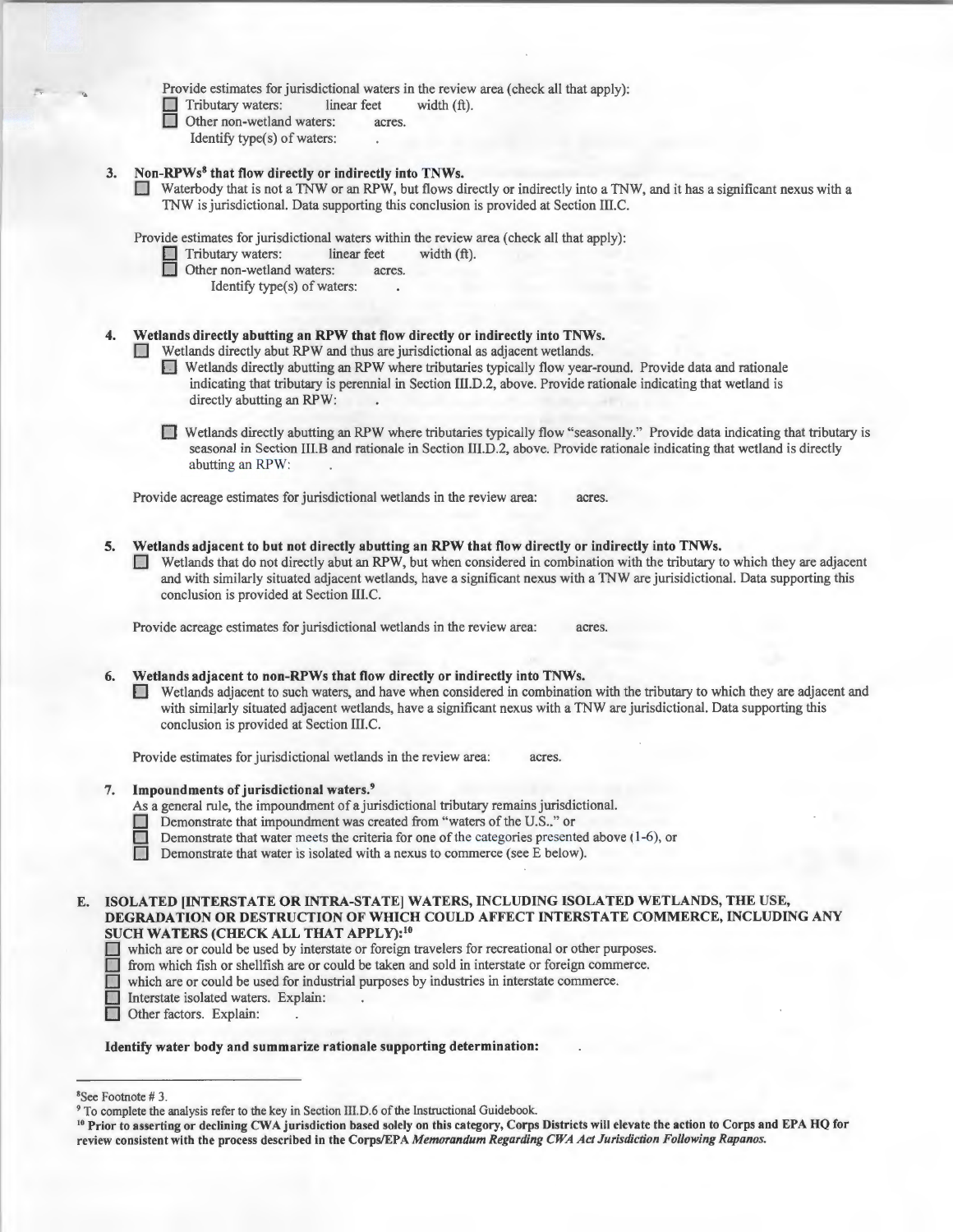Provide estimates for jurisdictional waters in the review area (check all that apply):

Tributary waters: linear feet width (ft).

Other non-wetland waters: acres.

Identify type(s) of waters:

**D** Wetlands: acres.

# F. NON-JURISDICTIONAL WATERS, INCLUDING WETLANDS (CHECK ALL THAT APPLY):

D If potential wetlands were assessed within the review area, these areas did not meet the criteria in the 1987 Corps of Engineers Wetland Delineation Manual and/or appropriate Regional Supplements.

0 Review area included isolated waters with no substantial nexus to interstate (or foreign) commerce.

□ Prior to the Jan 2001 Supreme Court decision in "SWANCC," the review area would have been regulated based solely on the "Migratory Bird Rule" (MBR).

Waters do not meet the "Significant Nexus" standard, where such a finding is required for jurisdiction. Explain:

 $\boxtimes$  Other: (explain, if not covered above): The Corps conducted a field review on February 1, 2018. During that review, one area exhibiting all three wetland indicators was identified within the area of review, as shown on the plan. The area was not contiguous with or to any water bodies. The Corps has determined that there is an isolated PFOIA wetland system existing on the site. No evidence of connections, surface flow or other hydrologic connections to any other jurisdictional waters of the United States were observed during the Corps field review. In the State of Maryland, isolated waters are not Federally regulated because of the Wilson case. That is 33 CFR 328.(a)(3) has been removed from Corps regulations in the Fourth Circuit. Therefore, the isolated wetlands at this site are not Federally regulated.

Provide acreage estimates for non-jurisdictional waters in the review area, where the sole potential basis of jurisdiction is the MBR factors (i.e., presence of migratory birds, presence of endangered species, use of water for irrigated agriculture), using best professional judgment (check all that apply):

■ Non-wetland waters (i.e., rivers, streams): linear feet width (ft).<br>■ Lakes/ponds: acres.<br>○ Other non-wetland waters: acres. List type of aquatic resource:

nd waters: acres. List type of aquatic resource: acres.

Wetlands:

Provide acreage estimates for non-jurisdictional waters in the review area that do not meet the "Significant Nexus" standard, where such a finding is required for jurisdiction (check all that apply):

Non-wetland waters (i.e., rivers, streams): linear feet, width (ft).

Lakes/ponds: acres.

Other non-wetland waters: acres. List type of aquatic resource:

 $\times$  Wetlands: 0.01 acres.

# SECTION IV: DATA SOURCES.

A. SUPPORTING DATA. Data reviewed for JD (check all that apply - checked items shall be included in case file and, where checked and requested, appropriately reference sources below):

· Maps, plans, plots or plat submitted by or on behalf of the applicant/consultant: Wetland Delineation Map, Freetown Road Property, Anne Arundel County, Maryland dated April 12, 2017 and revised February 1, 2018.

- $\times$  Data sheets prepared/submitted by or on behalf of the applicant/consultant.
	- $\times$  Office concurs with data sheets/delineation report.
	- D Office does not concur with data sheets/delineation report.

 $\Box$  Data sheets prepared by the Corps:

Corps navigable waters' study:<br>
U.S. Geological Survey Hydrol

U.S. Geological Survey Hydrologic Atlas:

 $\Box$  USGS NHD data.

□ USGS 8 and 12 digit HUC maps.

 $\boxtimes$  U.S. Geological Survey map(s). Cite scale & quad name: 1:24,000, Curtis Bay, MD USGS Quadrangle Map.

~ USDA Natural Resources Conservation Service Soi l Survey. Citation : USDA Anne Arundel County, Maryland Soils Survey (Survey Area Data: Version 15, September 19, 2016).

**EX** National wetlands inventory map(s). Cite name: National Wetlands Inventory Map from F&WS Wetlands Online Mapper.<br> **EX** State/Local wetland inventory map(s): Maryland's Environmental Resources and Land Information Netw State/Local wetland inventory map(s): Maryland's Environmental Resources and Land Information Network (MERLIN). FEMA/FIRM maps:

 $\overline{\mathbf{X}}$  100-year Floodplain Elevation is: (National Geodectic Vertical Datum of 1929)<br>
Photographs:  $\overline{\mathbf{X}}$  Aerial (Name & Date): Aerial Photograph provided by ESRI ArcMa

Photographs:  $\boxtimes$  Aerial (Name & Date): Aerial Photograph provided by ESRI ArcMap dated 2017.

or  $\boxtimes$  Other (Name & Date): Wetland Delineation site visit photographs dated April 3, 2017.

Previous determination(s). File no. and date of response letter:

Applicable/supporting case law: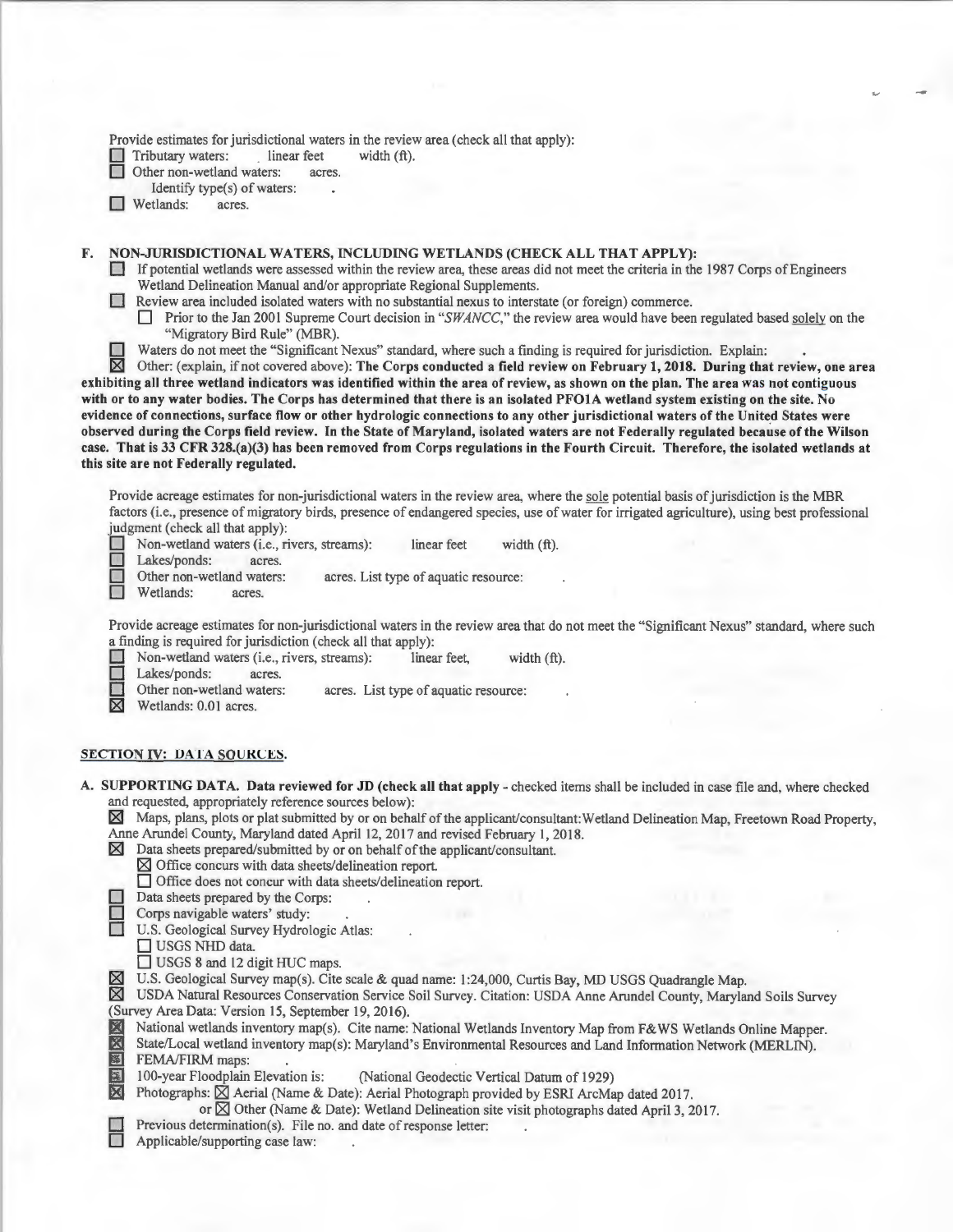**D** Applicable/supporting scientific literature: **D** Other information (please specify):

# **B. ADDITIONAL COMMENTS TO SUPPORT JD:**